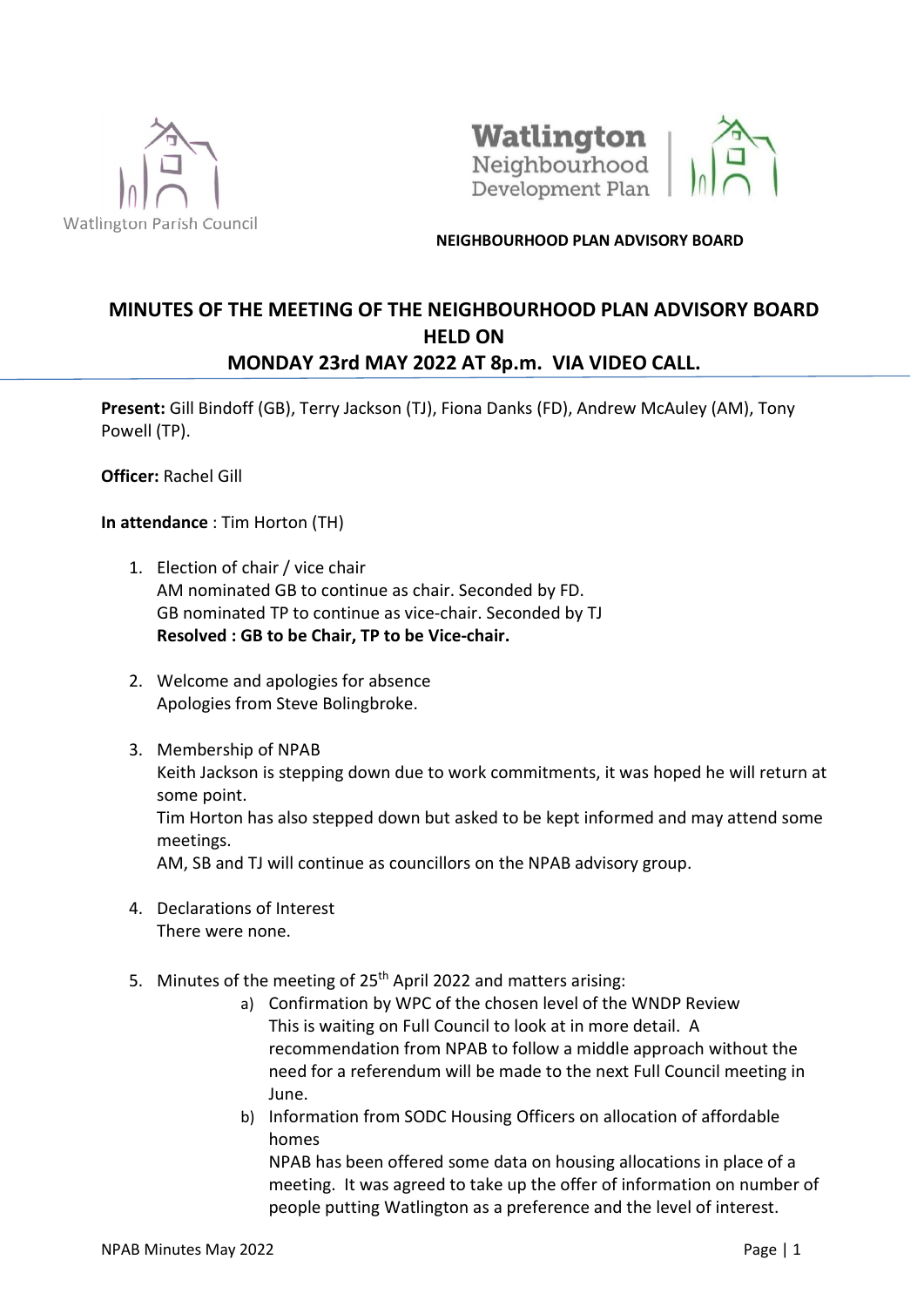- 6. Watlington Conservation Area Boundary Review WPC have now been asked to make a formal response to the suggestions for boundary changes to the conservation area. There was some discussion on this, it was agreed some priorities could be made. The view of the group was that the new document was much improved. A recommendation will be made to Full Council to support the boundary proposals at the next meeting in June.
- 7. Consultation: Joint Local Plan SODC and Vale of White Horse Resolved : No collective response is needed at this stage as the document is still lacking in detail. GB will report this back to MR/KT
- 8. Review of the WNDP:
	- a) Update on project plan/workshop on 30.05.22

There has been no update on the service centre/employment section but TP has met with Dorian Griffiths. Resolved : A meeting to be setup with local businesses as part of an informal consultation. A workshop is booked for the West Room on the 30/5.

- b) Review of the Sustainability Appraisal update FD has suggested some sensible amendments to the objectives and asked for comments.
- c) Trees Survey ongoing
- d) Traffic 2030 update

 SB has updated the document following the second meeting. GB to circulate the document to the group for any further comments – replies are required by Wednesday.

e) Consultation programme

Once the NPAB has agreed a draft of the policies and these have been supported by Full Council, there will be opportunities for some public consultation. Following this, a meeting will be arranged with SODC to discuss the review.

- 9. Locality funded projects:
	- a) High Streets and Social Infrastructure Funding has been received. KT has commissioned the two surveys.
	- b) Design Guide A draft report should be available in about 2 weeks time.
- 10. Update on development:
	- a) Site A Red Kite View